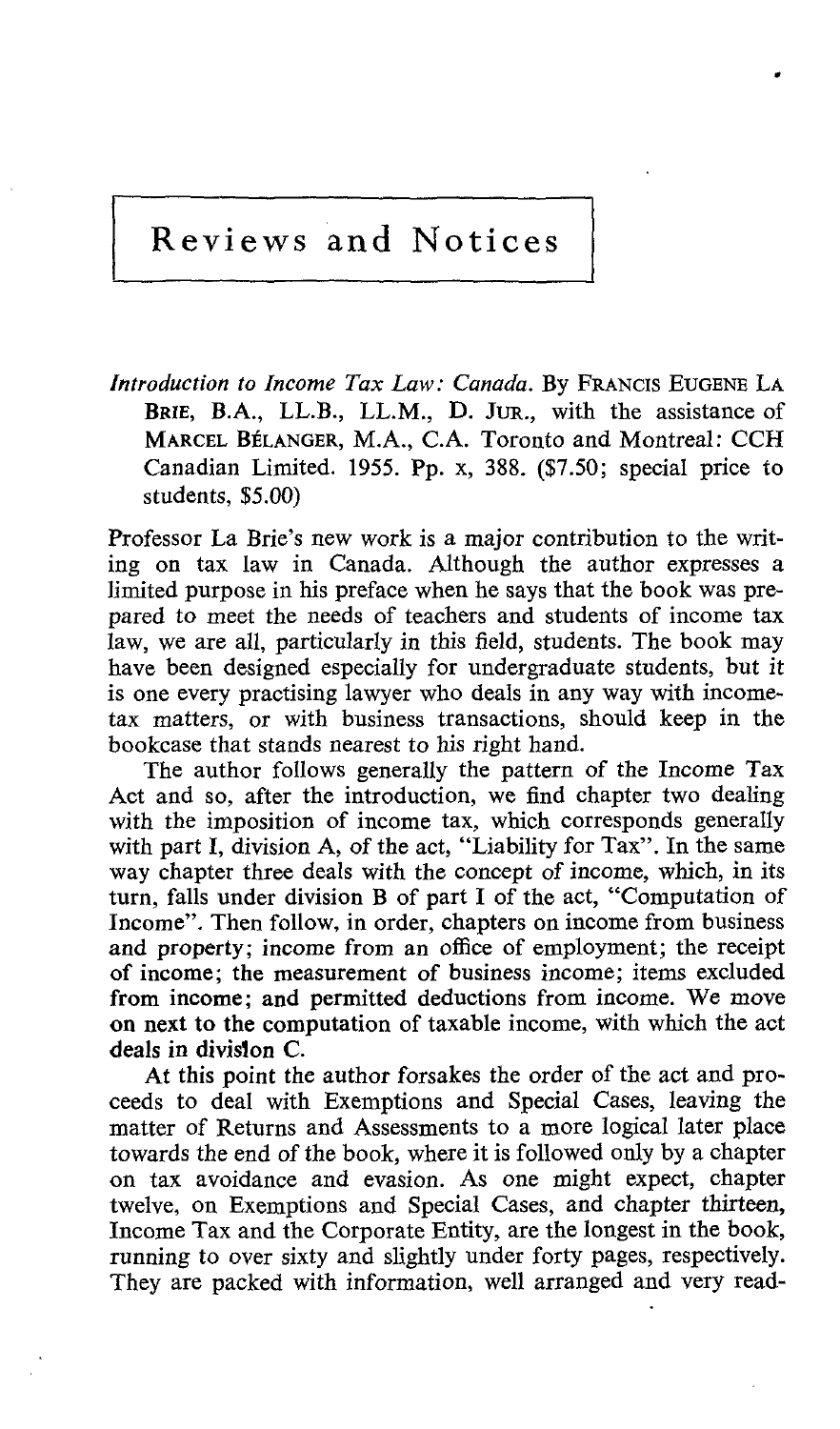able-as readable at least âs a technical work on income-tax law can very well be.

The teacher's habit of leaving questions with his class rather than spoon-feeding the answers finds expression in certain places, but has not been followed consistently, perhaps as a sop thrown to the practitioner, who, when he has to make up his mind about a problem, is not too happy to find a series of questions instead, sometimes ending with a devastating "why?"

In the space of a single review I cannot even refer to all the many topics upon which this book will furnish useful guidance, but there are some that appealed to me particularly. To one who himself lectured to undergraduates on income-tax law, the illustration of such topics as the accounting treatment of reserves, found at page 94, and the discussion of the problem of Lifo versus Fifo in inventory valuations, at pages 108 and following, are most useful. To the practitioner-student, as well as the undergraduatestudent, the full discussion of capital cost allowances will be of real value, for this is asubject that seems to confound most lawyers, who are apt to throw up their hands when faced with the undoubted intricacies of the act and the regulations on it . Again, those who remember the speech of the Minister of Finance at the 1954 conference of the Canadian Tax Foundation, and share with him his difficulty in discovering the meaning of certain subsections of section 20, will be happy to find that the author has succeeded in explaining the whole system of capital allowances in only twentyfive pages, including some seven pages of illustrations, for which, together with other illustrations, we are indebted to Mr. Bélanger. Perhaps this discussion of capital cost allowances may turn out to be too detailed and exhaustive for the undergraduate, but it will be most useful to the practitioner who must advise on concrete problems of depreciation and recapture on the sale or purchase of business assets . Again, the increasing number of personal investment-holding companies being formed makes. the discussion of personal corporations timely for the practitioner, though it may be somewhat academic for the undergraduate. Finally, the detailed examination given the various subsections of section 28 on controlled companies deserves praise . The subject is of the utmost importance to the practitioner whose corporate client is considering the acquisition of a subsidiary and the discussion helps to chart the narrow path along which only may <sup>a</sup> company walk safely.

There are a few things I should like to see changed, as what reviewer of a book does not? A problem with which Professor La Brie does not deal at any length, for example, is that of repairs. The leading cases of the Rhodesia Railway Company<sup>1</sup> and the

 $1$ [1933] A.C. 368.

 $\mathbf{I}$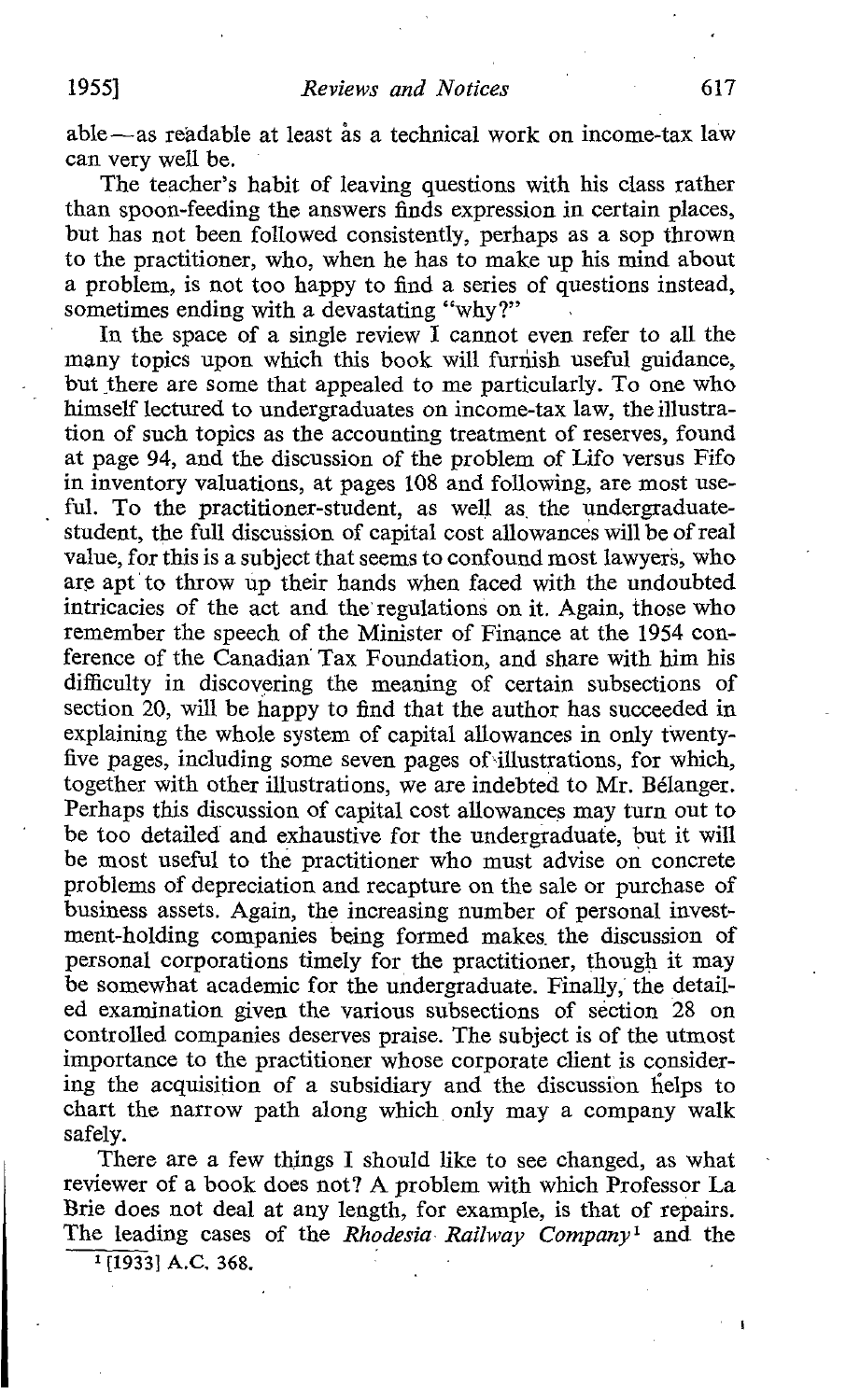Dover Harbour Trustees<sup>2</sup> are not commented on or referred to. On this matter the Income Tax Appeal Board has given, <sup>T</sup> suggest, a number of unsound judgments and <sup>I</sup> hope that the author will review them in a second edition. Again, in chapter nine there is some discussion of the problem of insurance moneys spent on repairs and the author poses, but does not answer, the question what happens when insurance moneys are used in rebuilding and the rebuilding is of such a character as to fall within the type of work the Appeal Board has considered to be capital. Finally, it is suggested that it would be preferable to remove into chapter thirteen, on Corporate Entity, the discussion of the rate of tax applicable to corporations, particularly the consideration of those obscure and involved sections by which companies become associated with each other for purposes of the Income Tax Act, including the subsections of section 139, adopted in 1954, on nonarm's-length transactions, which baffle most mortals.

This book has been badly needed in Canada, both for use in law schools and by active practitioners. All in all, it is an excellent effort and one can only hope that the rewards of Professor La Brie and Mr. Bélanger will not be limited entirely to satisfaction in a job well done.

M. G. TEED\*

Prairie Portraits. By ROY ST. GEORGE STUBBS. Toronto: McClelland & Stewart Limited. 1954. Pp. 176. (\$3.00)

The appearance of another volume of biographical sketches by Mr. Stubbs will be welcomed by those who read his earlier book, Lawyers and Laymen of Western Canada, which was published in 1939. Western Canada is fortunate to have a man like Mr. Stubbs, who finds time to record the lives of some of its colourful pioneers.

The present volume contains sketches of six men: A. J. Andrews, K.C., Lord Bennett, John W. Dafoe, F. J. Dixon, Mr. Justice Dysart and E. J. McMurray, Q.C., P.C. The sketches of Andrews, Bennett and Dysart originally appeared in the Canadian Bar Review. Of the six men, only Mr. McMurray is still living . Andrews and McMurray achieved fame chiefly as leading counsel in Winnipeg. Dixon was a well-known radical politican who was connected with the Winnipeg strike of 1919, and Dysart a highly respected member of the Manitoba bench. Dafoe became a national figure as editor of the Winnipeg Free Press for forty-three years and Bennett of

<sup>2</sup> (1934), 13 A.T.C. 123.<br>
\*M. G. Teed, Q.C., of Teed, Palmer & O'Connell, Saint John, N.B.<br>Mr. Teed was chairman of the Taxation Section of the Canadian Bar As-<br>
Section in 1959, 1951, and egain in 1951, 1952. sociation in 1950-1951 and again in 1951-1952.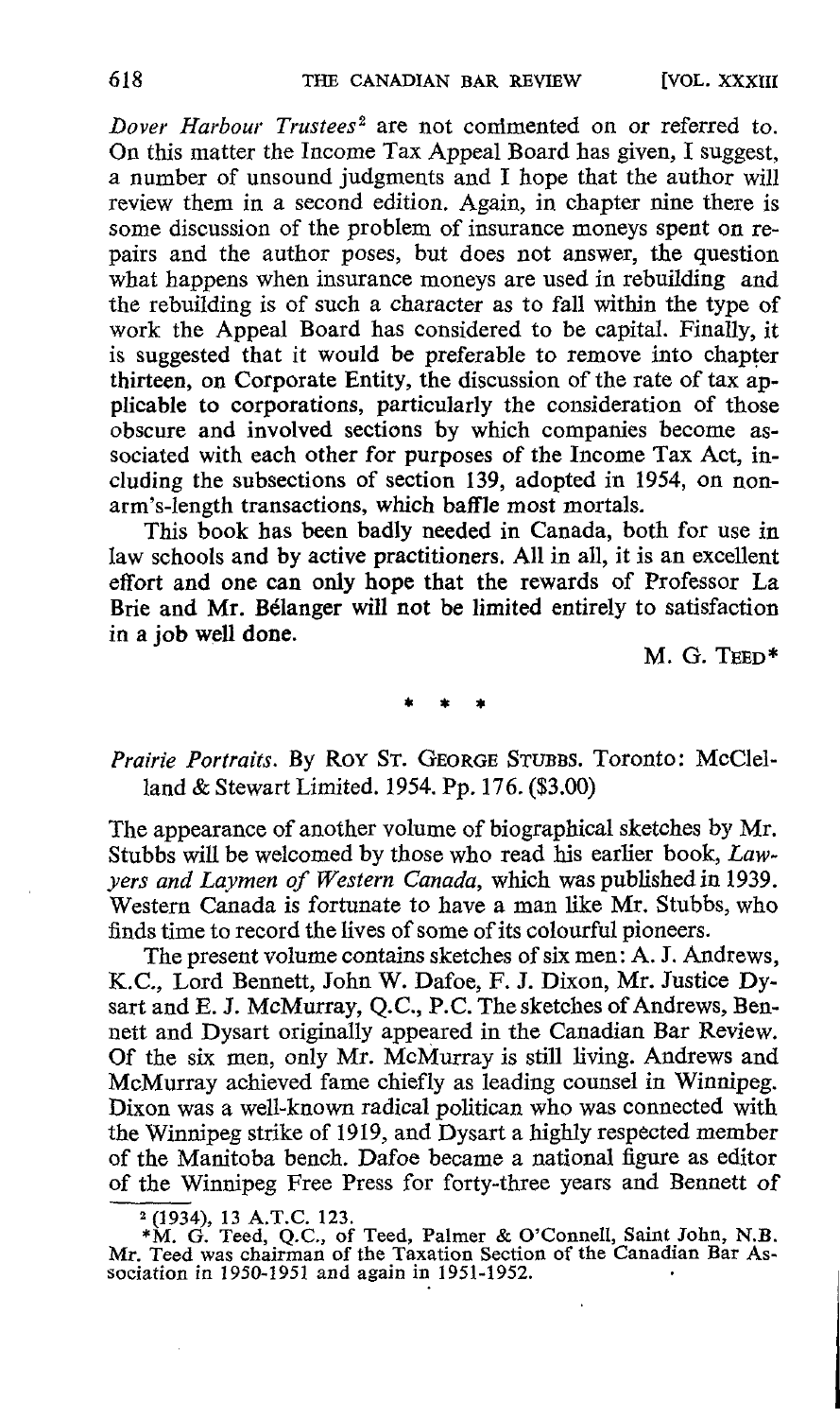course, after a successful career at the bar, was Prime Minister of Canada during the early thirties .

Perhaps the only fair way to judge the success of any work is to see whether the author has succeeded in accomplishing what he set out to do . In the author's note, which appears at the beginning of the book, he says modestly that his purpose in writing this and his earlier book "was to introduce to a new generation some of the colourful personalities of earlier days, and to contribute a few bricks and a little mortar to the upbuilding of Canadian tradition". He has succeeded, but one cannot help wishing that he had used a little more straw in making the bricks. Only rarely do the men he. writes about come to life, at least for this reader. Too frequently, when he wishes to show that a particular person had a certain characteristic he makes his point by giving a well-known quotation instead of a real-life incident involving the person he is describing. Perhaps, if the author had spent a little more time gathering homely details about his subjects, the results would have been more satisfying.

Despite this shortcoming, Mr. Stubbs has performed a real service by writing these biographies. Hardly any eminent Canadians seem to get around to writing their memoirs, and the biographical art is sadly neglected in Canada. For example, the sketch'of Lord Bennett appearing in this book is apparently the-first serious attempt to write his biography. This seems amazing until one learns that Lord Bennett's papers are locked away in the vaults of the University of New Brunswick, safe from the hands of'anyone whowants to write about him.

The present volume is readable, it contains splendid photographs of the men whose lives are recorded and it is attractively bound. It should find a place in the libraries of those who are interested in the history of Western Canada and of the legal profession.

G. R. SCHMITT\*

The Colonial and Imperial Conferences from 1887 to 1937. Compiled and edited by MAURICE OLLIVIER, O.C., LL.D., F.R.S.C., Law Clerk of the House of Commons of Canada. Three volumes. Vol. I. Colonial Conferences; Vol. II, Imperial Conferences, Part I; Vol. III, Imperial Conferences, Part II. Ottawa: Queen's Printer and Controller of Stationery. 1954. Pp. vi, 330 (Vol. I); vi, 474 (Vol. II); vi, 487 (Vol. III),  $(15.00)$ 

The learned and professional worlds owe a good deal to civil servants who, either in their spare time or as one aspect of their

<sup>\*</sup>Associate Professor of Law, University of Saskatchewan, Saskatoon.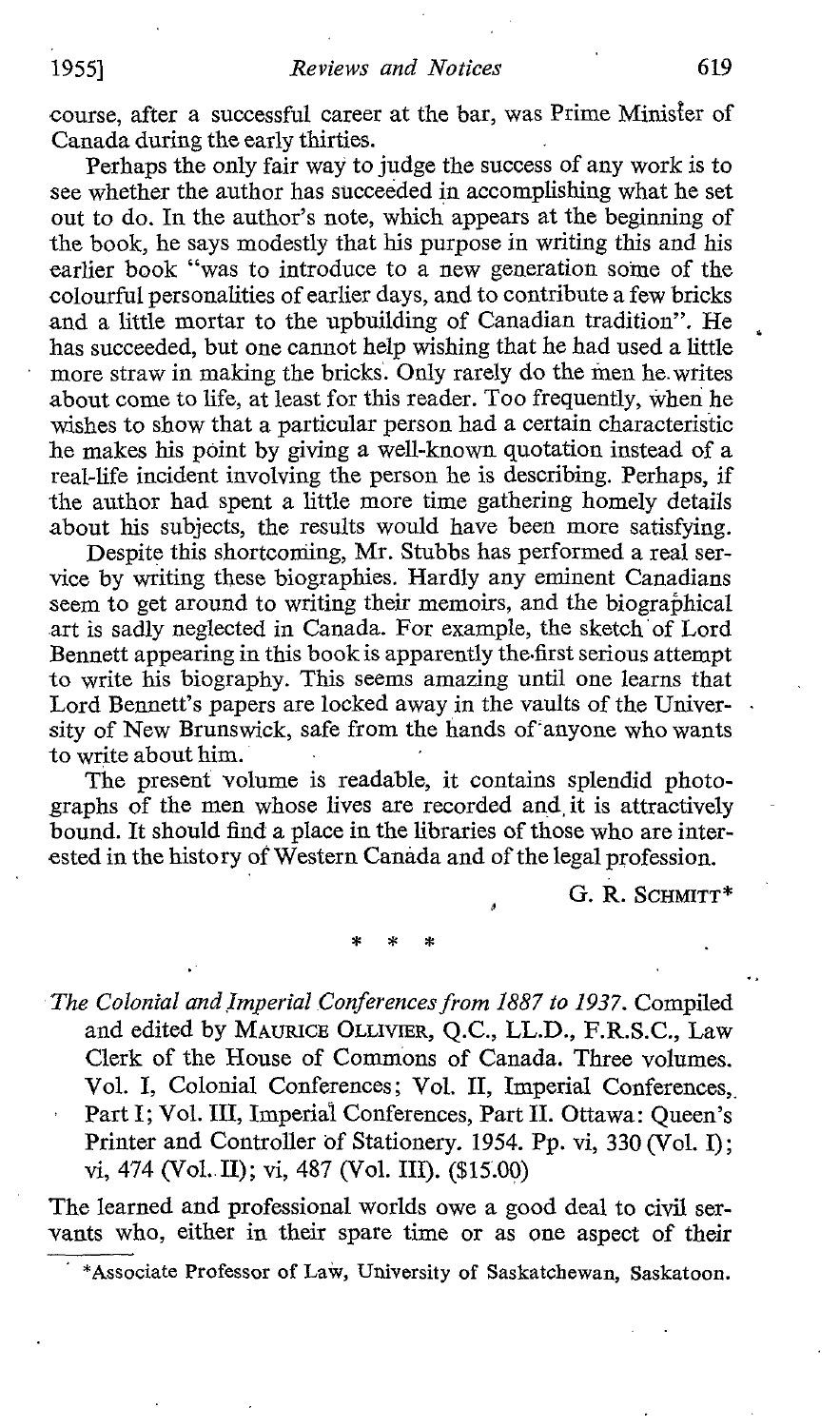duties, prepare and publish reference material. These three volumes compiled by M. Ollivier are typical. They constitute <sup>a</sup> précis of the official published material resulting from the Colonial and Imperial Conferences, a running record for the half-century of the conferences' existence. They embody proceedings, formal speeches, committee reports, memberships, agenda and other material of the sort. There are also some transcripts of discussion : these are by far the most interesting material presented, but they are given for only a few of the conferences.

Turning rapidly through these thirteen hundred pages, the reader gets a "moving-picture" impression of the origin and evolution of an important organ of empire. He can see colony change into nation, sense the changing weights of mother country and daughter nations, note the progression of the subjects discussed as the years go by: some of these are settled and put aside, as for example the Canadian-Australian cable route; others come up meeting after meeting and will probably never be settled, as, for example, the entrance of the non-whites into the white countries.

The same panorama of personalities meets the eye. In the early conferences lions like Robert Cecil, Marquis of Salisbury, make their appearance. Sir Wilfrid Laurier comes on the scene, dominates it, disappears. Asquith, Lloyd George, Borden, Hughes, Meighen, Baldwin, King, Bennett, all file across the stage, and make their contributions to these pages.

It would be impossible to publish the complete records of all these conferences : for some of them, much was never made public and is still, it is to be presumed, kept undisclosed (though why is one of the secrets only officialdom can reveal) and, for others, the bulk of material actually printed and published at the time is so huge that the volumes would have lost all point if they had simply reproduced it . The compiler appears to have followed a compromise line: where previously published material has been scanty, he has reprinted much of it; where it has been voluminous, he has concentrated on those subjects of particular interest to Canada and has given, where possible, the actual words used by the Canadian representatives . This is to be commended, but if he had introduced his various snippets with a word of explanation, he could have made his arrangement clearer to the reader than he has. For example, two successive extracts may begin: "Sir Wilfrid Laurier [extract from speech follows name, ending with period]". "Sir Wilfrid Laurier [a second extract]". Presumably other speakers have intervened between the two remarks credited to, say, Laurier. Some indication of who they were and the general purport of their remarks should have been included.

There is also much repetition. In the report of the conference of 1930 (volume III), pages 277-288 and 303-311 repeat each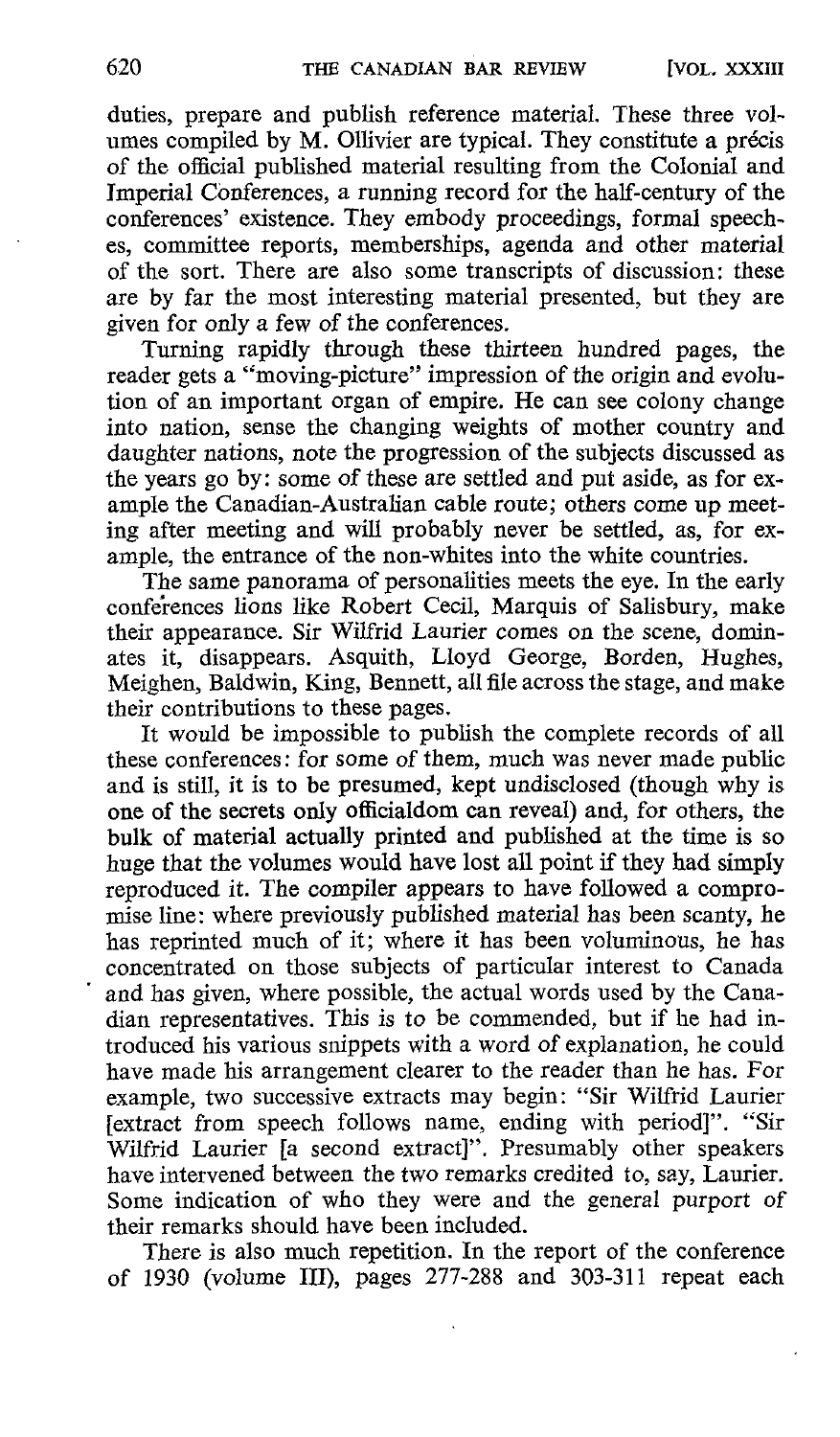other. In the report of the conference of 1932 (also volume III), pages 362-367 and 372-375 repeat each other. These are two examples of unnecessary padding noted only in passing: there may be others . In the 1930 instance, the repetitive extracts purporting. to be the official statements of prime ministers do not entirely correspond. One is led to ask "when is an official record not a record?" And the further query soon thrusts itself on the reader as to how much value attaches to collections of pious platitudes, such as fill many of these pages.

Two conclusions seem to emerge : (1) that records such as these three volumes contain can only be taken as general guides—they are not in themselves the material of history; and (2) that the editorial canons for governmental publications fall below those for private. No learned society would allow an expensive publication such as these three volumes, put out at the taxpayers' expense, to be issued under its auspices without more compression, more care in arrangement, more effort at interpretation. "Blue books" in themselves are bad enough in these matters: loosely strung together extracts from blue books are worse.

To examine the contents of the three volumes would not be possible within the proper limits of a review. Moreover, to any reader interested in the subject of imperial relations, they will be fairly well known in advance: the advance towards and retreat from centralization, the duel between Chamberlain and Laurier, the emergence of the self-governing Dominions and their evolution to independence, the Balfour Report, the inter-Imperial trade treaties of 1932, the questions of free trade and tariffs, inter- . imperial emigration and citizenship, and, of course, the great dominating theme of the First World War and its aftermath. For future historians of this dramatic page in human affairs, these three volumes will constitute a more or less reliable tourist guide, but not an authoritative collection of source material. For that, writers will have to go much farther and deeper.

#### A. R. M. LowER\*

Patents for Inventions and the Registration of Industrial Designs. By T. A. BLANCO WHITE. Second edition. London: Stevens & Sons Limited. Toronto: The Carswell Company Limited. 1955. Pp. li, 542. (\$11.25)

The well-worn appearance of the first edition of this book (1950} in my library is mute evidence of the extent to which it has been

\*A. R. M. Lower, Ph.D., F.R.S.C., Douglas Professor of History, Queen's University; author, among other works, of Colony to Nation (1946).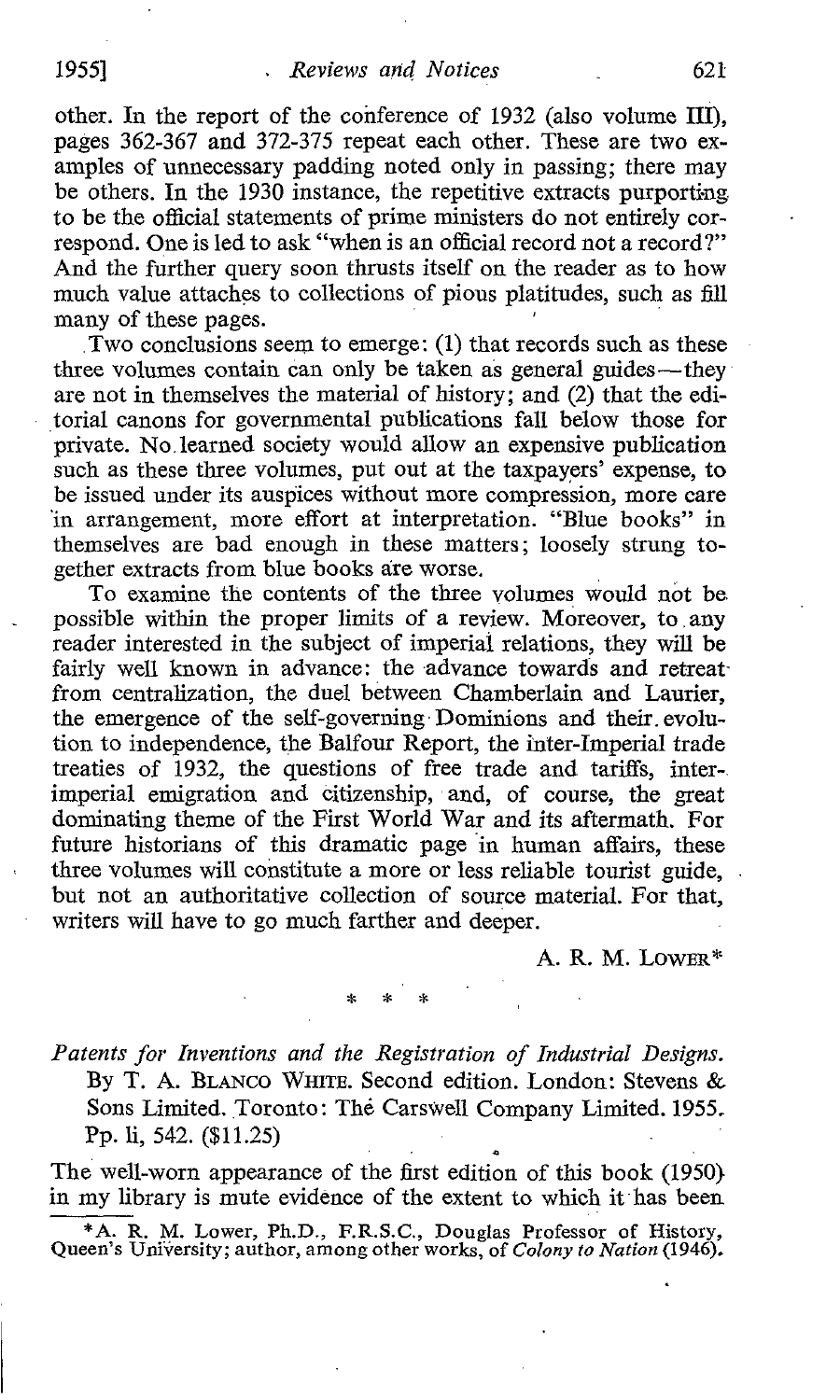used. The second edition is bigger, but still retains the virtues of clarity and conciseness that distinguished its predecessor. There is no padding. The additional weight consists of sinewy new cases and muscular opinions, not fleshy quotations or fatty irrelevancies.

For example, take the trenchant criticism of the recent case of A.S.E.A. v. Burntisland (1952), 69 R.P.C. 63 (Court of Appeal): "Unfortunately, the only case in which the Court has read two separate documents together for the purpose of destroying a patent is a singularly unhelpful one.... Whatever the Court meant to say, its manner of saying it was exceedingly unfortunate."

The value of this edition as a source of law is enhanced by the incorporation of some 160 additional cases and a thorough annotation of the texts of the United Kingdom Patents Act and Registered Designs Act: its usefulness as a guide to practice has been increased by the inclusion of the Patents Rules and Designs Rules.

Although there is a growing body of native Canadian patent law, much of it is still made in England, despite the fact that in many respects our Patent Act resembles the American rather than the British act. On questions of patentability and infringement, which are not governed by statute, decisions of the British courts are accorded great respect here. House of Lords and Judicial Committee opinions may even be binding on our courts-who knows? Thus, a good British text is a necessity for the Canadian lawyer who is interested in patent law.

Patent agents who file and prosecute patent applications in Great Britain and Commonwealth countries will find that this work deals more fully with Patent Office practice than most texts ; and the student will find it a veritable "Patent Law Made Easy".

GARETH E. MAYBEE\*

The Judicial Process among the Barotse of Northern Rhodesia . By MAX GLUCKMAN. Published on behalf of the Rhodes-Livingstone Institute of Northern Rhodesia by Manchester University Press. 1955. Pp. xxiii, 386. (37/6d.)

Had this book been written by a lawyer it would have been called a casebook: "Cases and Materials on Primitive Law". Its author is Professor of Social Anthropology at the University of Manchester. Its subject is the law of a people, the Barotse, who dwell in the flood plains of the Upper Zambesi Valley in Northern Rhodesia. For more than two years during the period 1940-1947, Professor Gluckman lived among the Barotse (especially the

\*G. E. Maybee, Q.C., of Ridout & Maybee, Patent Attorneys, Bar-risters and Solicitors, Toronto.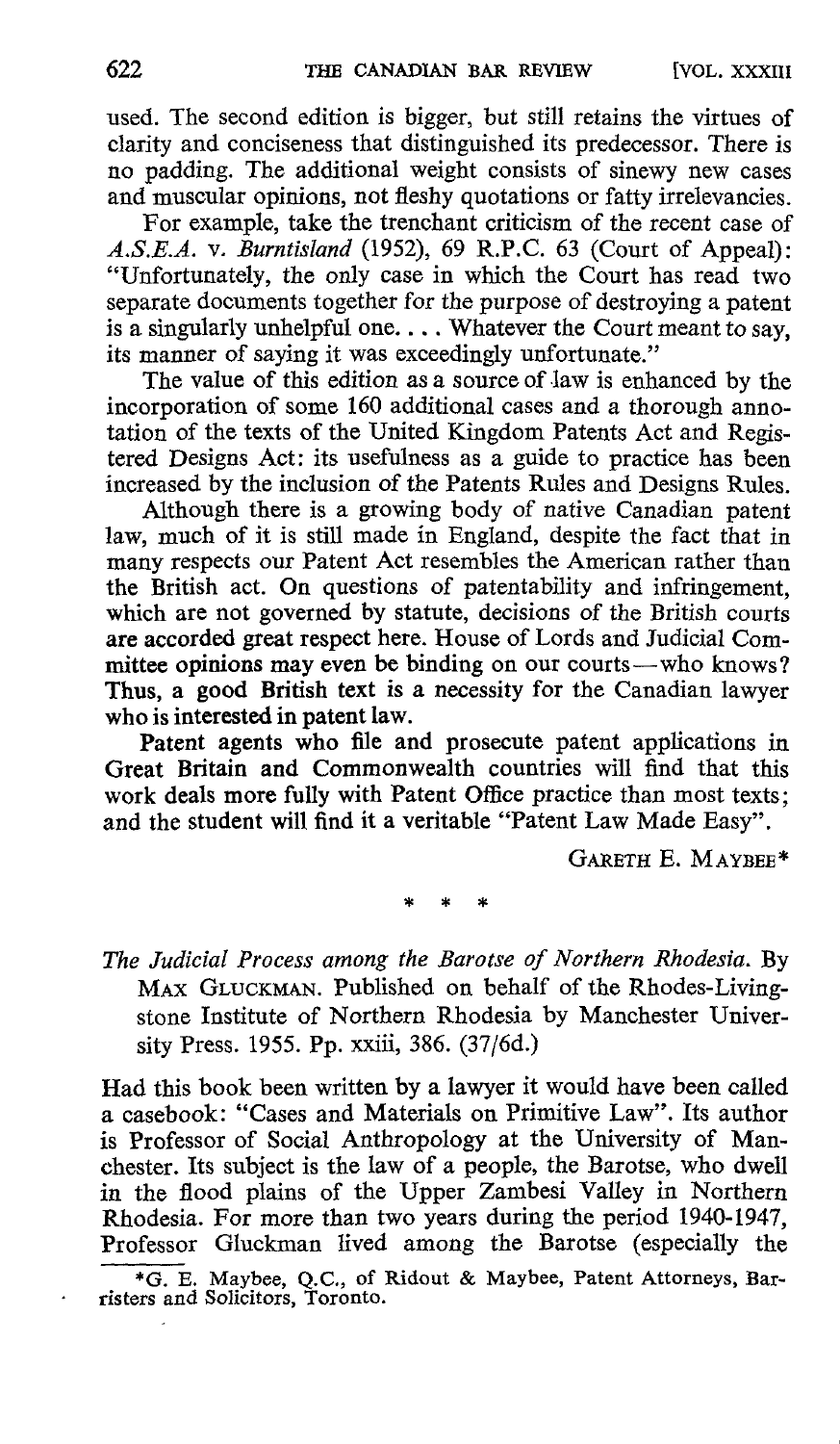A dominant Lozi tribe) observing their courts in action. The heart of his book is the record of some sixty cases he witnessed during his stay. In many instances, the record includes in detail the evidence produced at the trial as well as the judgments.

The book is based on direct observation. This is the great difference between the arm-chair anthropologist of Maine's day and the modern field-worker. With its brevity and sense of immediacy, the book reads much like a scientist's laboratory report and, in fact, Professor Gluckman says that its main outlines were worked out in Northern Rhodesia. Since the results of any scientific experiment depend on the validity of the observational data, his methods of observation are important. Some idea of them, and incidentally of his style, is conveyed in this passage:

The cases proceeded at high speed in Lozi, which <sup>I</sup> understood very well but not perfectly. I took down notes in a longhand mixture of Lozi and English. During the hearings I got lost over some details. It was particularly difficult for me to follow the references by parties and witnesses to others by various kinship terms. Where <sup>I</sup> got confused I asked the head of the kuta [court], next to whom <sup>I</sup> was invariably seated, to clear things up for me. Secondly, while the kuta is trying a case some councillors [judges] may also at the same time be transacting administrative business, and in trying to follow this, I missed some passages in cases. Nevertheless, <sup>I</sup> am certain that the records are fair.'

But the book is more than a collection of cases. It is also a commentary on the cases. Professor Gluckman has followed Malinowski's injunction that "the modern anthropological ex plorer, who goes into the field fully trained in theory, charged with problems, interests, and maybe preconceptions, is neither able nor well-advised to keep his observations within the limits of concrete facts and detailed data. He is bound to receive illumination on matters of principle, to solve some of his fundamental difficulties, to settle many moot points as regards general perspective. He is bound, for example, to arrive at some conclusions as to whether the primitive mind differs from our own or is essentially similar; [and] whether the savage lives constantly in a world of supernatural powers and perils, or on the contrary, has his lucid intervals as often as any one of us."' Professor Gluckman's conclusion is that "the judicial process in Lozi courts is basically similar to that of Western judges"<sup>3</sup> and that the judicial process at different times and different places displays striking similarities Adequately to assess this conclusion, one should be either an anthropologist or <sup>a</sup> legal philosopher. Professor Goodhart, who certainly qualifies as the latter, states in the foreword that the book

 $\sigma$ 

 $^{1}$  P. 35. <sup>2</sup> Crime and Custom in Savage Society (1926) p. ix.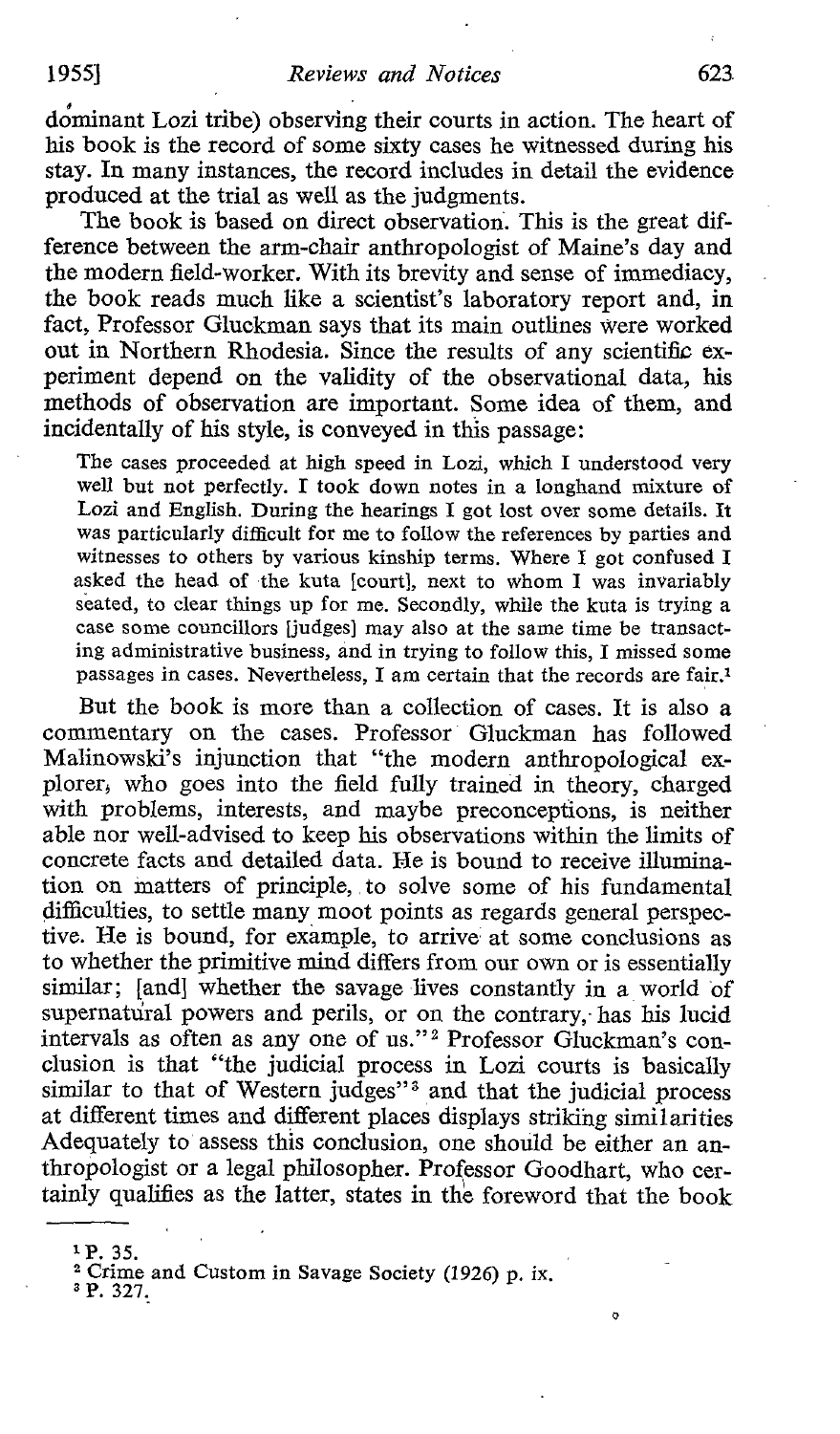makes "a major contribution to legal philosophy" by showing through concrete illustrations the basic identity of the judicial process in primitive and modern law.

For my own part, the book's main contribution is on <sup>a</sup> more humble level, that of judicial procedure. This is how justice is administered in Lozi-land :

The litigants, supported by their witnesses and kinsmen, sit before the judges against the posts which hold up the roof. The plaintiff, without interruption, states his case with full and seemingly irrelevant detail. The defendant replies similarly. Their witnesses, who have heard their statements, then speak. There are no lawyers to represent the parties . The kuta, assisted by anyone present, proceeds to cross-examine and to pit the parties and witnesses against one another. When all the evidence has been heard, the lowest induna [judgel on the right gives the first judgment. He is then followed by councillors.  $\dots$  in ascending order of seniority until the senior councillor-of-the-right gives the final judgment. This is then referred to the ruler of the capital, who confirms, rejects, or alters it, or refers it back to the kuta for further investigation and discussion . It is this final judgment by the last induna to speak which, subject to the ruler's approval, is binding.¢

No pleadings! No lawyers

One of the main functions of Lozi judicial proceedings is the settlement of disputes by reconciliation of the parties rather than by imposition of a sanction on one of them. To accomplish this end the judges have very broad notions of relevance and draw not only on the evidence given by witnesses but on any personal knowledge they themselves possess. Our doctrine of judicial notice would seem absurd to them. If the parties cannot be reconciled, a sanction may have to be imposed. Judicial remedies are many and curious. Thus where a husband neglected his two wives (for they are polygamous) in favour of other women, he was severely upbraided and ordered to spend six nights a week with his wives. In the quaint language of the Lozi, "a woman does not marry a blanket". Or in the case of theft, the thief is "brought to the king who will give him a village or cattle and make him his tribute collector. People will then see if he will thieve again or become a good citizen." <sup>5</sup>

More of the fascinating materials here collected are indicated by the table of cases listing, inter alia, the case of the Deposed Senior Wives; Magic against the King; Overpaid Prostitute; Urinating Husband; Unused Land. There is even the case of the Watchtower Pacifists. And there is more to come. Professor Gluckman has promised two further books: The Role of Courts in Barotse Social Life and The Ideas of Barotse Jurisprudence. Now that the Melanesians have had their Malinowski, the Cheyenne